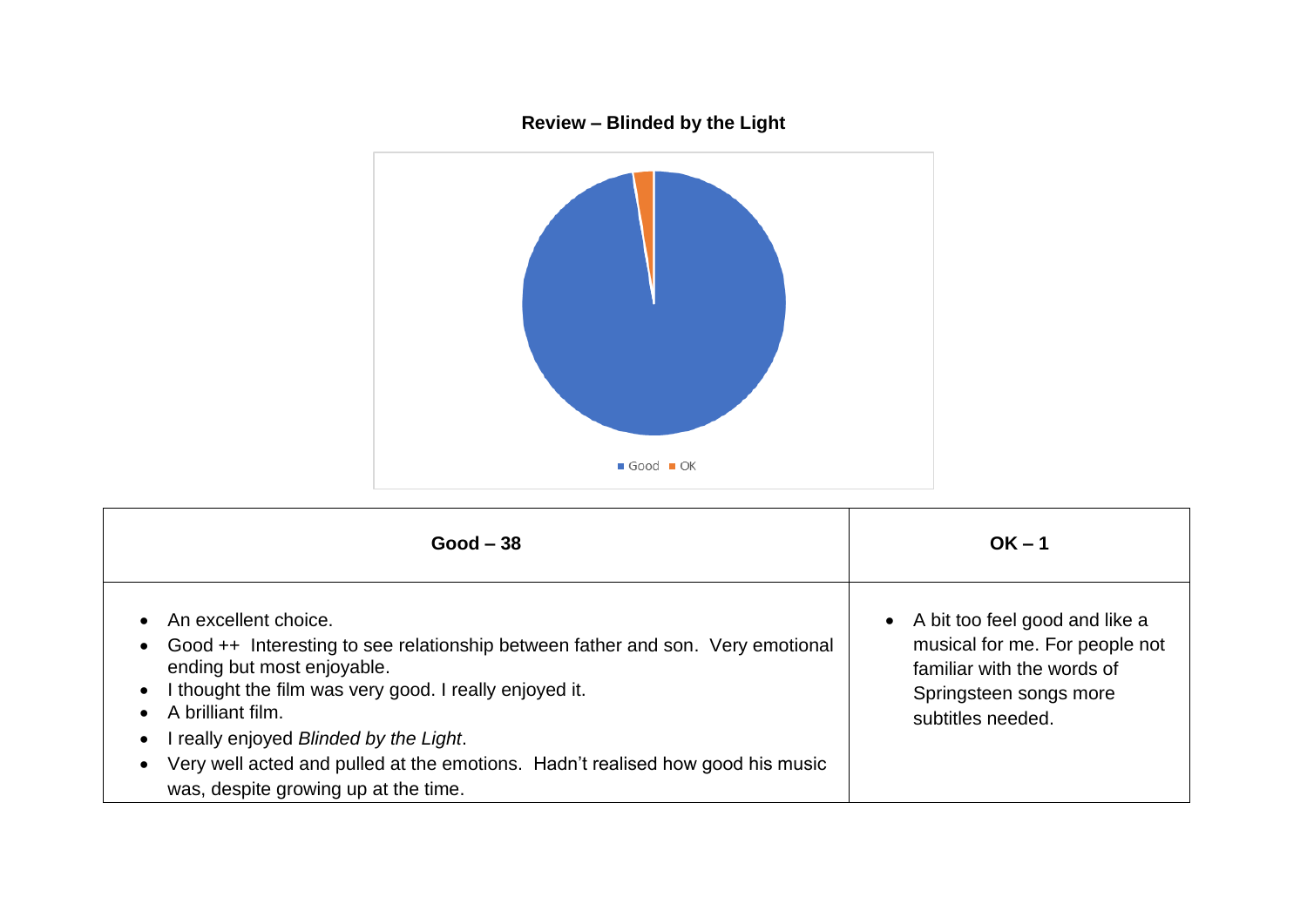| Perfect viewing for miserable Winter evening. Easy, light-hearted watch with                                                                                                                                                                                                                                                                                             |  |
|--------------------------------------------------------------------------------------------------------------------------------------------------------------------------------------------------------------------------------------------------------------------------------------------------------------------------------------------------------------------------|--|
| predictable storyline but great soundtrack.                                                                                                                                                                                                                                                                                                                              |  |
| I thought it a powerful film, that enabled you to see like in UK from another                                                                                                                                                                                                                                                                                            |  |
| perspective. It was also beautifully acted. Very good.                                                                                                                                                                                                                                                                                                                   |  |
| An enjoyable film, especially all the cultural reference such as huge mobile                                                                                                                                                                                                                                                                                             |  |
| phone, mullet hairstyles etc!                                                                                                                                                                                                                                                                                                                                            |  |
| Excellent portrayal of difficult relationships. How did Javed learn to drive? I can't                                                                                                                                                                                                                                                                                    |  |
| imagine his Dad teaching him and surely they couldn't afford lessons? Maybe I<br>am going by today's prices!                                                                                                                                                                                                                                                             |  |
| A well-made, lively and attractive 'coming of age' film, with a great soundtrack for<br>Bruce Springsteen fans. Interesting use of graphics showing the lyrics as Javed<br>listened to them. Although some of the key characters were under-developed,<br>there were many excellent cameos including Mr Evans, Emma, Colin Hand and<br>Eliza's parents. Looked good too. |  |
| Light hearted look at some serious issues, but helped me empathize with cultural<br>dilemmas. Third viewing just as enjoyable.                                                                                                                                                                                                                                           |  |
| I thought it was a Good film and enjoyed it.                                                                                                                                                                                                                                                                                                                             |  |
| Very good - unfortunately the problems depicted don't seem to have been<br>resolved.                                                                                                                                                                                                                                                                                     |  |
| A thoughtful and inspiring film with which to start a new year.                                                                                                                                                                                                                                                                                                          |  |
| Fantastic feel good with a reminder of how awful the NF was and is. Great use of                                                                                                                                                                                                                                                                                         |  |
| the music with suitable gentle humour that was sympathetic and not mocking.                                                                                                                                                                                                                                                                                              |  |
| Very Good. Well-crafted. Typical clever British romcom - funny, entertaining yet<br>poignant and thoughtful. Thank you, committee, for setting a good tone on a wet,<br>January night.                                                                                                                                                                                   |  |
| Extremely good. More like this one please.                                                                                                                                                                                                                                                                                                                               |  |
| I enjoyed the film despite the clichés. It was nice to come out smiling and still<br>singing the songs.                                                                                                                                                                                                                                                                  |  |